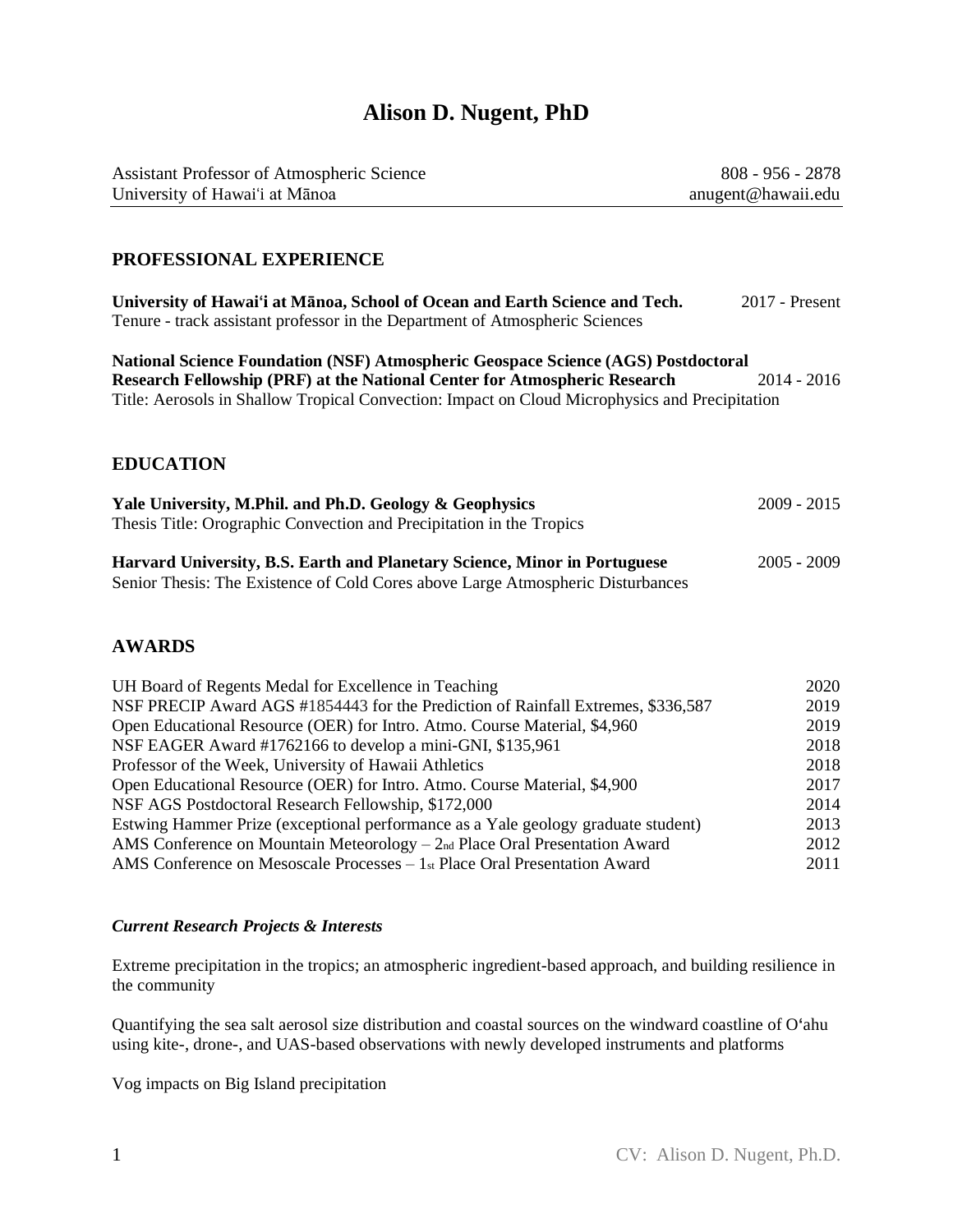# **PEER REVIEWED PUBLICATIONS**

### *In Review:*

Benoit, L., M. Lucas, H. Tseng, Y.-F. Huang, Y.-P. Tsang, **A. D. Nugent**, T. Giambelluca, G. Mariethoz: High resolution observation of extreme orographic rain gradiens in a Pacific island catchment. *Frontiers in Earth Sci. Hydrosphere*

### *Published:*

**Nugent, A. D**., R. Longman, C. Trauernicht, H. Diaz, M. Lucas, T. Giambelluca: Fire and Rain: The Legacy of Hurricane Lane in Hawaiʻi. *Bull. Amer. Meteor. Soc.*  (In Press: https://doi.org/10.1175/BAMS-D-19-0104.1)

Albrecht, B., V. Ghate, J. Mohrmann, R. Wood, P. Zuidema, C. Bretherton, C. Schwartz, E. Eloranta, S. Glienke, S. Donaher, M. Sarkar, J. McGibbon, **A. D. Nugent**, R. A. Shaw, J. Fugal, P. Minnis, R. Paliknoda, L. Lussier, J. Jensen, J. Vivekanandan, S. Ellis, P. Tsai, R. Rilling, J. Haggerty, T. Campos, M. Stell, M. Reeves, S. Beaton, J. Allison, G. Stossmeister, S. Hall, and S. Schmidt, 2018: Cloud System Evolution in the Trades—CSET Following the Evolution of Boundary Layer Cloud Systems with the NSF/NCAR GV. *Bull. Amer. Meteor. Soc.* **100**, 93–121.

**Nugent, A. D.** and R. Rios-Berrios, 2018: Factors leading to extreme precipitation on Dominica from Tropical Storm Erika (2015). *Mon. Wea. Rev*., **146**, 525-541.

Jensen, J. and **A. D. Nugent**, 2017: Condensational growth of drops formed on giant sea-salt aerosol particles. *J. Atmos Sci*., **74**, 679- 697.

**Nugent, A. D.**, R. B. Smith, C. D. Watson, and G. Thompson, 2016: Aerosol impacts on thermally driven orographic convection. *J. Atmos. Sci*. **73**, 3115-3132.

Smith, R. B., **A. D. Nugent**, C. G. Kruse, D. C. Fritts, J. D. Doyle, S. D. Eckermann, M. J. Taylor, A. Doernbrack, M. Uddstrom, W. Cooper, P. Romashkin, J. B. Jensen, S. Beaton, 2016: Stratospheric Gravity Wave Fluxes and Scales during DEEPWAVE. *J. Atmos. Sci*., **73**, 2851-2869.

Fritts, D. C., R. B. Smith, M. J. Taylor, J. D. Doyle, S. D. Eckermann, A. Dörnbrack, M. Rapp, B. P. Williams, P.-D. Pautet, K. Bossert, N. R. Criddle, C. A. Reynolds, P. A. Reinecke, M. Uddstrom, M. J. Revell, R. Turner, B. Kaifler, J. S. Wagner, T. Mixa, C. G. Kruse, **A. D. Nugent,** C. D. Watson, S. Gisinger, S. M. Smith, R. S. Lieberman, B. Laughman, J. J. Moore, W. O. Brown, J. A. Haggerty, A. Rockwell, G. J. Stossmeister, S. F. Williams, G. Hernandez, D. J. Murphy, A. R. Klekociuk, I. M. Reid, J. Ma, 2015: The Deep Propagating Gravity Wave Experiment (DEEPWAVE): An Airborne and Ground-Based Exploration of Gravity Wave Propagation and Effects from their Sources throughout the Lower and Middle Atmosphere. *Bull. Amer. Met. Soc*., **97**, 425-453.

Watson, C. D., R. B. Smith, and **A. D. Nugent**, 2015: Processes controlling precipitation in shallow, orographic, trade-wind convection. *J. Atmos. Sci.*, **72**, 3051–3072.

**Nugent, A. D**., and R. B. Smith, 2014: Initiating convection in an inhomogeneous layer by uniform ascent. *J. Atmos. Sci.*, **71**, 4597–4610.

**Nugent, A. D**., J. R. Minder, and R. B. Smith, 2014: Wind speed control of tropical orographic convection. *J. Atmos. Sci.*, **71**, 2695-2712.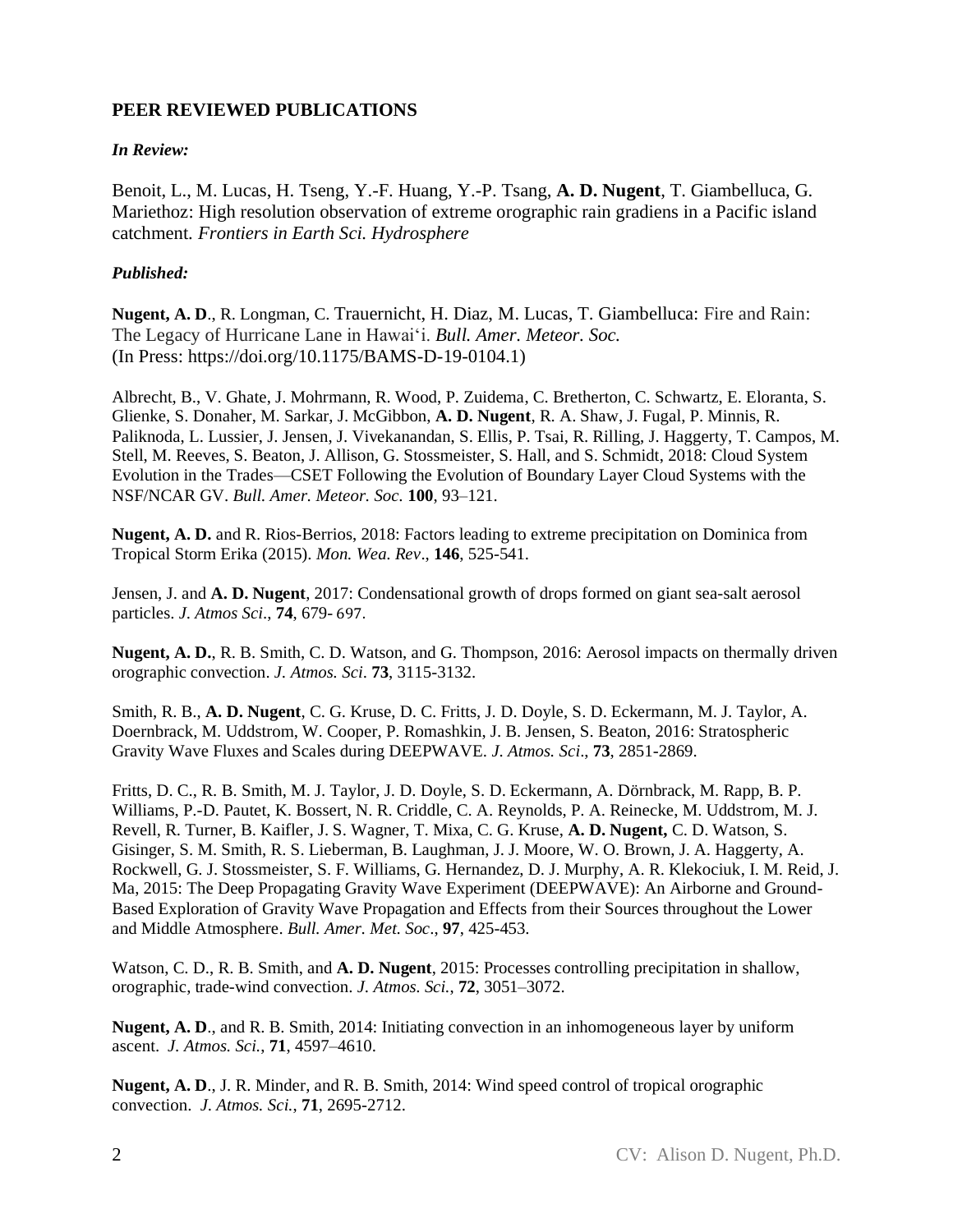Minder, J. R., R. B. Smith, and **A. D. Nugent**, 2013: The dynamics of ascent-forced orographic convection in the tropics: results from Dominica. *J. Atmos. Sci.*, **70**, 4067–4088.

Smith, R. B., J. R. Minder, **A. D. Nugent**, T. Storelvmo, D. J. Kirshbaum, R. Warren, N. Lareau, P. Palany, A. James, and J. French, 2012: Orographic Precipitation in the Tropics: The Dominica Experiment. *Bull. Amer. Meteor. Soc.*, **93**, 1567–1579.

# **OTHER PUBLICATIONS (non-peer reviewed)**

Open Educational Resource Textbook for Intro-Level Atmospheric Science http://pressbooks-dev.oer.hawaii.edu/atmo/ A textbook written specifically for ATMO 200. The text is currently 230 pages and growing. It combines an appropriate level of quantitative and descriptive material. **Nugent, A. D.** served as the primary author and editor, with additional contributions from C. Karamperidou, J. Griswold, D. Decou, S. Russell, and B. Seifert

Contributions to Massive Science: https://massivesci.com/people/alison-nugent/ Can Hawaii's waterfall-climbing fish survive when mountain rains change? Tiny computers are transforming weather data collection Above articles were written for the public by **A. D. Nugent**

Video Blog "808 Weather with Cruz & Nuge"

Written and created by **A. D. Nugent**, co-starring alongside news anchor Justin Cruz Video blog explores Hawaiian weather phenomenon at a basic level for a general audience https://www.khon2.com/cruz-and-nuge/

# **INVITED TALKS**

| Sciences & the Sacred, Atmospheric Phenomena on Maunakea, Honolulu, HI              | 2019 |
|-------------------------------------------------------------------------------------|------|
| Waikiki Aquarium Marine Educator's Night, Honolulu, HI                              | 2019 |
| Hanauma Bay Education Program Outreach Presentation, Hawaii Kai, HI                 | 2019 |
| Arcadia, Honolulu, HI                                                               | 2019 |
| Honolulu Science Cafe, Honolulu, HI                                                 | 2019 |
| University of Hawaii Science Communications Club, Honolulu, HI                      | 2018 |
| Kahala Nui, Honolulu, HI                                                            | 2018 |
| NTU, Dept. of Atmospheric Sciences, Taipei, Taiwan                                  | 2018 |
| CMA and NUIST, Beijing and Nanjing, China                                           | 2018 |
| University of Hawaii Science Communications Club, Honolulu, HI                      | 2017 |
| University of Hawai'I at Manoa, NREM Department, Honolulu, HI                       | 2017 |
| University of Hawai'i at Manoa, Geography Department, Honolulu, HI                  | 2017 |
| University of Wyoming, Dept. of Atmospheric Science, Laramie, WY                    | 2016 |
| McGill University, Dept. of Atmospheric and Oceanic Science, Montreal, QC           | 2016 |
| Colorado State University, Department of Atmospheric Science, Fort Collins, CO      | 2015 |
| University of Miami, Rosenstiel School of Marine and Atmospheric Science, Miami, FL | 2015 |
| University of Utah, Dept. of Atmospheric Science, Salt Lake City, UT                | 2015 |
| NCAR, Climate and Global Dynamics Division, Boulder, CO                             | 2015 |
| Monash University, School of Earth, Atmosphere & Environment, VIC, Australia        | 2014 |
| University of Wyoming, Dept. of Atmospheric Science, Laramie, WY                    | 2013 |
|                                                                                     |      |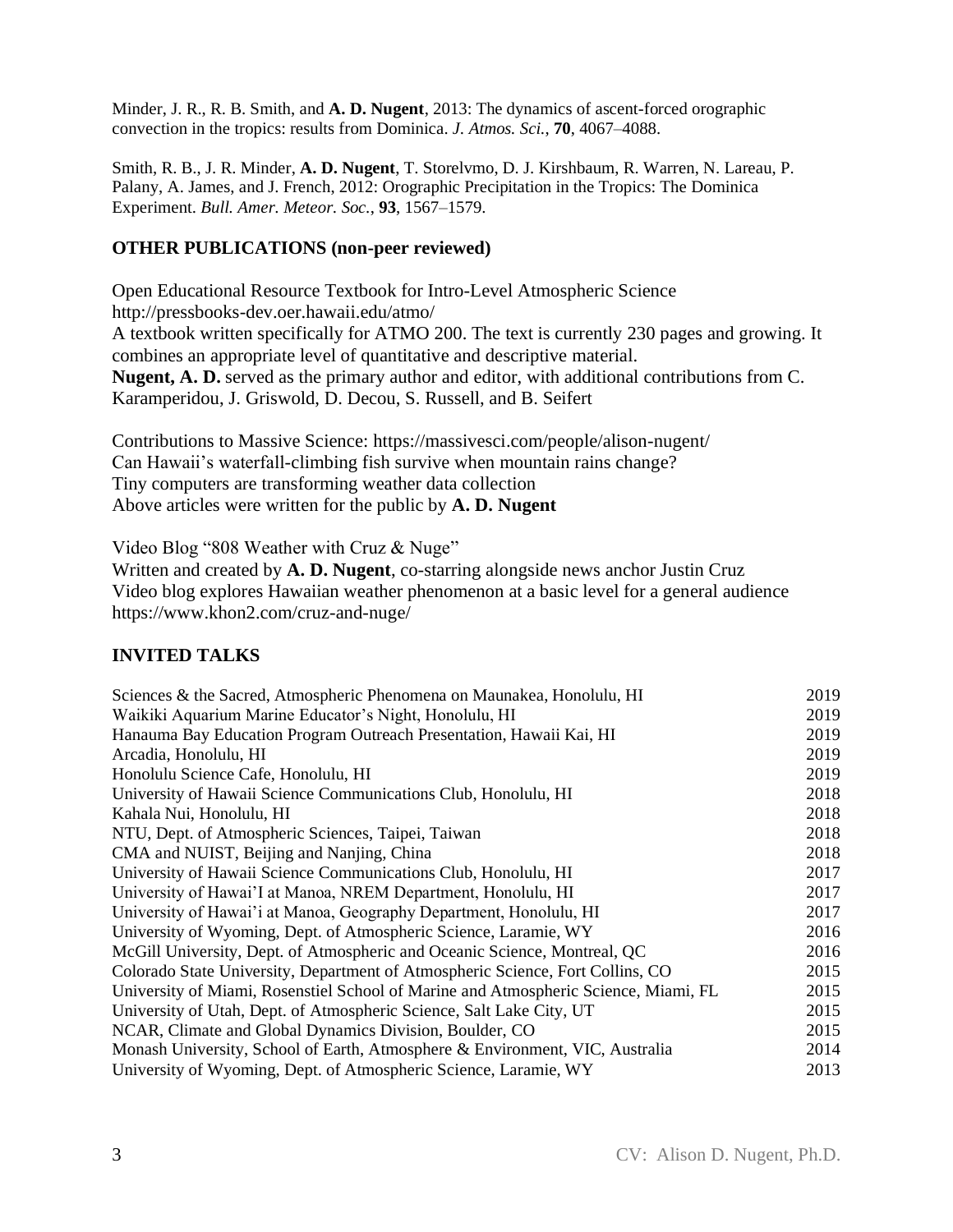# **FIELD EXPERIENCE**

| Kite research with small instrumentation and the mini-GNI (Giant Nucleus Impactor)<br>Role: Develop methodology and supervise students with data collection using a kite based platform                                                                                                               | $2017 - now$     |
|-------------------------------------------------------------------------------------------------------------------------------------------------------------------------------------------------------------------------------------------------------------------------------------------------------|------------------|
| CSET (Cloud System Evolution in the Trades, measuring the stratocumulus to cumulus transition)<br>Role: Process in-situ aircraft data, assist with instrumentation, performed initial analysis to create<br>research flight leg table, instrument trouble shooting                                    | 2015             |
| DEEPWAVE (Deep propagating gravity waves over New Zealand with the NSF/NCAR GV)<br>Role: Forecast for gravity wave events, flight plan, run and monitor instruments in flight, process in-situ<br>aircraft data, create and maintain quick look website, analyze flux quantities of the gravity waves | 2014             |
| DOMEX (Dominica Experiment focused on orographic precipitation with the UWKA)<br>Role: Install and monitor instrumentation, act as primary flight scientist, forecast for orographic<br>precipitation events, flight plan, process in-situ aircraft data, create and maintain quick look website      | 2011             |
| <b>TEACHING EXPERIENCE</b> (@UHManoa if not specified otherwise)                                                                                                                                                                                                                                      |                  |
| ATMO 752: Mountain Meteorology<br>Solo, TTh 12:00-1:15, 9 students<br>An in-depth graduate level study of mountain meteorology, from winds, to clouds and precipitation, and<br>to mountain waves and global influences.                                                                              | Spring 2020      |
| ATMO 200: Atmospheric Processes and Phenomenon<br>Solo, MWF 11:30-12:20, 22 students<br>Taught first year atmospheric science majors the basics they need for the major. It is both a broad<br>introduction and heavily uses non-calculus mathematics.                                                | Fall 2019        |
| ATMO 305: Atmospheric Processes and Phenomenon<br>Solo, MW 10:30-11:20, F 10:30-1:30 for lab class, 8 students, writing intensive<br>Taught students about various ways to measure observables in the atmosphere, for example temperature,<br>humidity, precipitation etc.                            | Spring 2019      |
| ATMO 200: Atmospheric Processes and Phenomenon<br>Solo, MWF 11:30-12:20, 21 students                                                                                                                                                                                                                  | <b>Fall 2018</b> |
| ATMO 101: Intro to Weather and Climate<br>Solo, MWF 10:30-11:20, 16 students<br>Taught non-majors the basics of atmospheric science.                                                                                                                                                                  | Spring 2018      |
| ATMO 499: Directed Reading on Atmospheric Science Programming Skills<br>Solo, W 4:30-6:30, 5 students<br>Worked weekly with students on programming skills.                                                                                                                                           | Fall 2017        |
| ATMO 765: Atmospheric Sciences Seminar<br>Solo, W 3:30-4:30, 4 students<br>Organized the weekly seminar and instructed students on how to be good presenters.                                                                                                                                         | Fall 2017        |
| ATMO 200: Atmospheric Processes and Phenomenon<br>Solo, MWF 11:30-12:20, 12 students                                                                                                                                                                                                                  | Fall 2017        |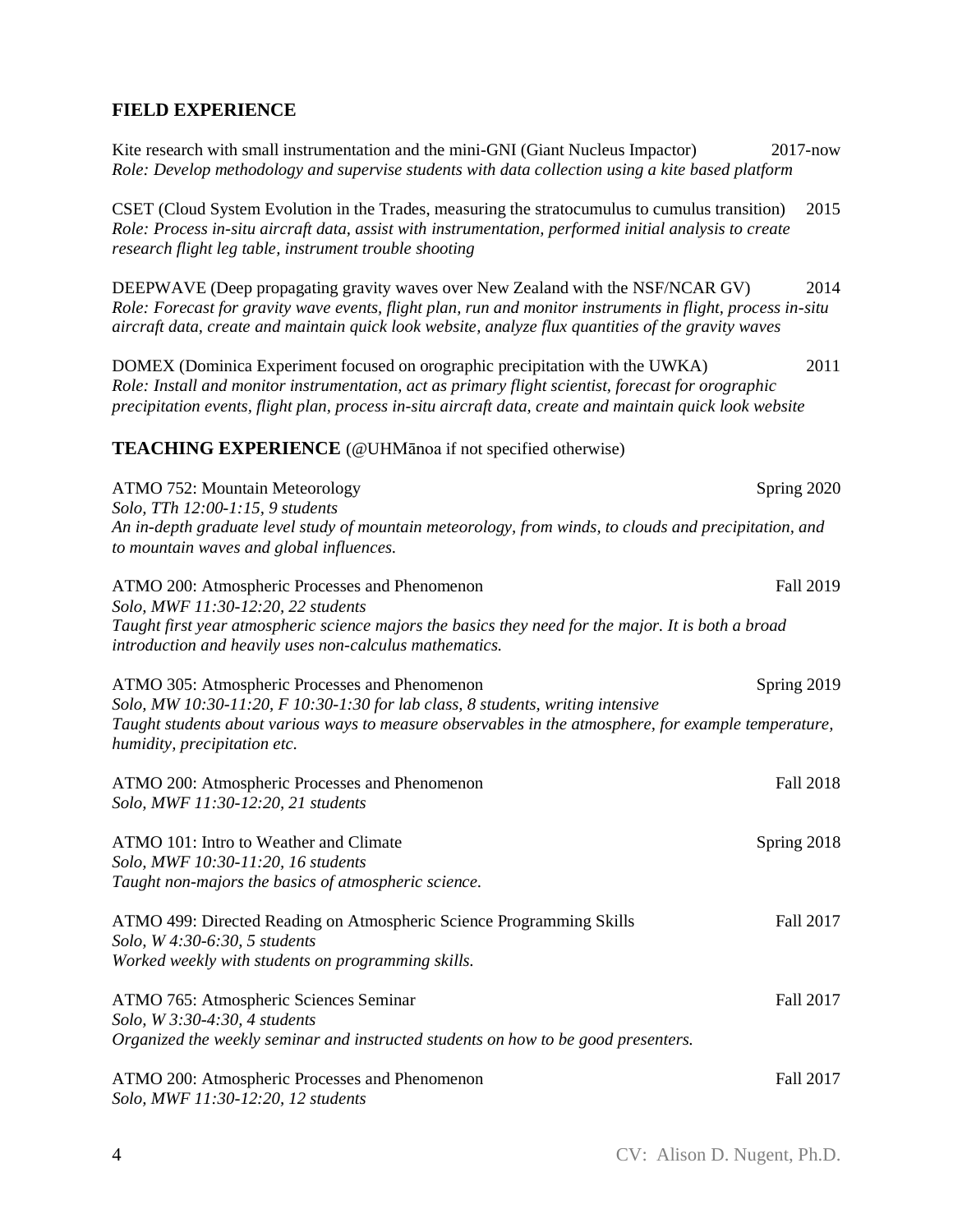| ATMO 305: Atmospheric Instrumentation and Observation<br>Solo, MW 10:30-11:20, F 10:30-1:30 for lab class, 9 students, writing intensive                                                                                                                                          | Spring 2017     |
|-----------------------------------------------------------------------------------------------------------------------------------------------------------------------------------------------------------------------------------------------------------------------------------|-----------------|
| Yale Teaching Fellow (TF) - "Waves, Convection and Vortices" (Head TF)<br>Role: Lectured and created a lab on the WRF numerical model in addition to helping students use WRF<br>for their final project, and holding office hours to help with problem sets                      | 2013            |
| Yale TF - "Renewable Energy"<br>Role: Held office hours for students needing additional help                                                                                                                                                                                      | 2012            |
| Yale TF - "Climate and Environmental Change"<br>Role: Held a weekly section reviewing the fundamental ideas of the week and helping with problem sets                                                                                                                             | 2010            |
| Yale TF - "The Atmosphere, Ocean, and the Environment" (Head TF 2010)<br>Role: Led weekly 2 hr lab section for 10-12 students, in addition to holding help sessions and office hours                                                                                              | 2009, 2010      |
| Harvard Bureau of Study Council Tutor - "Environmental Risks and Disasters"<br>Role: Tutored students one on one needing extra help                                                                                                                                               | 2008-2009       |
| University of Melbourne TF - "The Atmosphere and the Ocean"<br>Role: Led weekly 3 hr lab section for 20 students, also led weekly 1 hr help session for 3 students in my<br>residential college needing additional help. Produced weekly worksheet with main ideas of the course. | 2007            |
| <b>SERVICE</b>                                                                                                                                                                                                                                                                    |                 |
| Committee Member, AMS Mountain Meteorology Committee Member                                                                                                                                                                                                                       | 2019-Present    |
| Regular contributor to local news station KHON2                                                                                                                                                                                                                                   | 2018-Present    |
| Reviewed field campaign proposals on a panel for NSF                                                                                                                                                                                                                              | 2018            |
| Meteorology advisor to local schools (Palolo Elementary, Windward Nazarene etc.)                                                                                                                                                                                                  | 2017-Present    |
| Thesis committee member for six Masters theses                                                                                                                                                                                                                                    | 2017-Present    |
| Thesis committee member for six PhD theses                                                                                                                                                                                                                                        | 2017-Present    |
| Thesis advisor for three undergraduate senior thesis projects                                                                                                                                                                                                                     | 2017-Present    |
| NSF proposal reviews                                                                                                                                                                                                                                                              | 2017-2018       |
| AMS Aerosol-Cloud-Climate Interactions Session Organizer                                                                                                                                                                                                                          | $2016$ -Present |

AMS Aerosol-Cloud-Climate Interactions Session Organizer 2016-Present Reviewed manuscripts for JAS, GRL, JAMC, BAMS, Tellus and JGR and others 2014-Present Student Member, AMS Mountain Meteorology Committee 2013-2014 Member, Yale Geology and Geophysics Colloquium Committee 2011-2013 Student Helper at >5 AMS meetings (Meso 10 and 12, Tropical 12, MtnMet 11 and 13) 2009-2014 Vice President, Harvard Geological Society 2008-2009

### **STUDENT COMMITTEES**

*PhD Committee Chair for:* **Tianqi Zuo**, ATMO – Prediction of Rainfall Extremes in the Pacific

*PhD Committee Member for:* **Boyi Lu**, ATMO – Rainfall in Hawaii associated with long-term variability **Dillon Dodson**, ATMO – Cloud turbulence characteristics **Han Tseng**, Geography – Characterizing Cloud Forests in Hawaii **James Jones**, Economics – Energy and Temperature Connections across the US **Beth Tillinghast**, Library – Open Educational Resources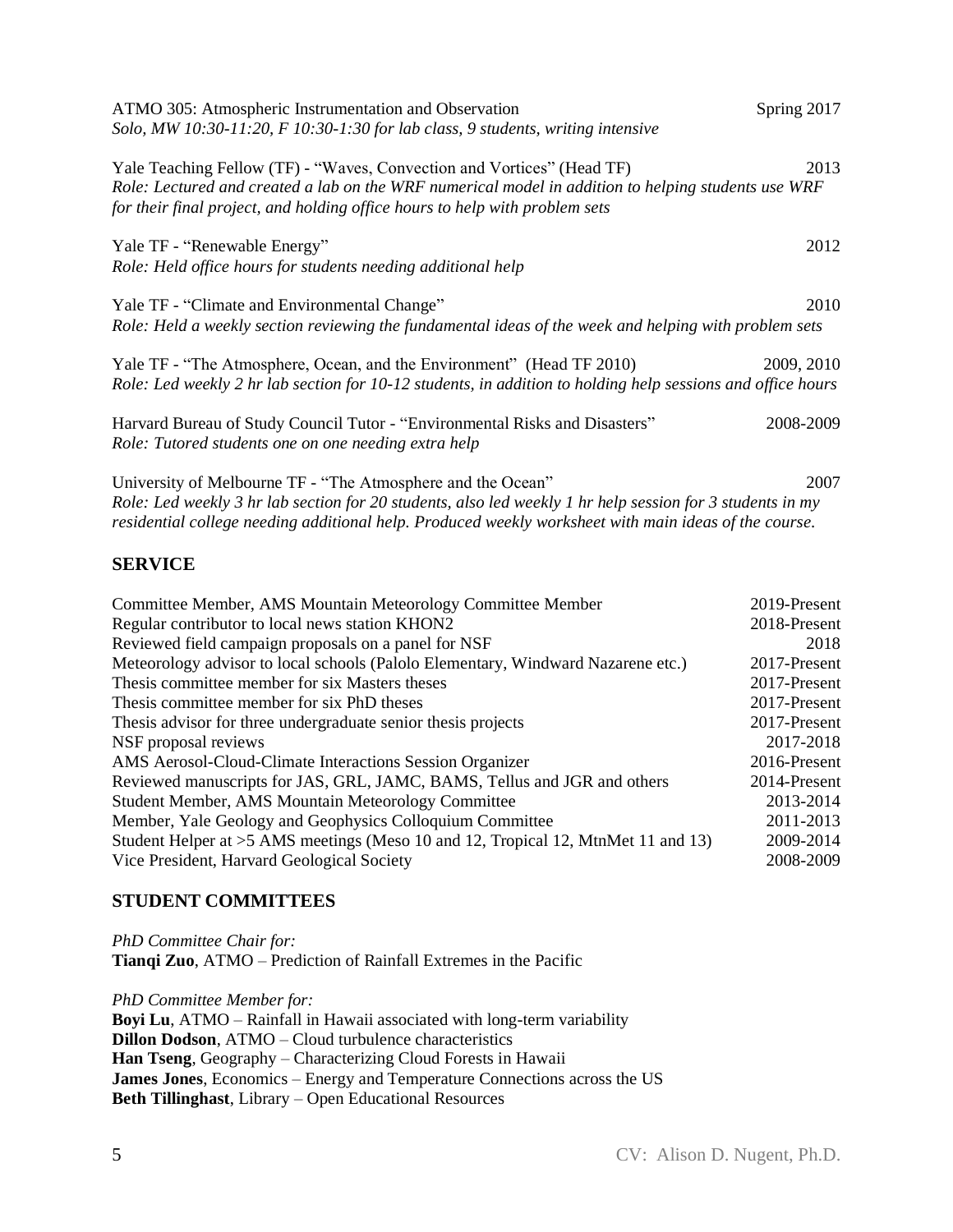#### *Masters Committee Chair for:*

**Katherine Ackerman**, ATMO – Quantifying Sea-salt Aerosol sources in the coastal environment **Chung Taing**, ATMO – Sampling Sea-salt Aerosol Loading **Kristin Butt**, ATMO – Aircraft Observations of Cloud Microphysical Properties **Gavin Shigesato**, ATMO – Orographic precipitation on Oahu with operational forecasting application **David DeCou**, ATMO – Using kites for meteorological measurement of the marine boundary layer

#### *Masters Committee Member for:*

**Ashley Heikkila**, ATMO – Characterization of Marine Stratocumulus Clouds and ACI during ORACLES **Kayla Yamamoto**, ATMO – Aerosol-Cloud Interactions from Hawaii's Kilauea Volcano

*Undergraduate Thesis Advisor:*

**Erickson Shull,** GES – Developing a UAS platform for sea-salt aerosol sampling **Katherine Ackerman**, G&G – Sea-salt Aerosol Concentration Changes with Distance Inland **Kiefer Hermann**, GES – Rain Gauge Analysis of Precipitation on Oahu **Taylor Anderson**, GES – Observing Wind Speed using a Pitot Tube Anemometer

### **PROFESSIONAL TRAINING**

| Early Career Geoscience Faculty Workshop, College Park, MD                            | 2017 |
|---------------------------------------------------------------------------------------|------|
| On the Cutting Edge: Preparing for an academic career in the geosciences, Madison, WI | 2015 |
| EUCLIPSE Clouds and Climate Summer Course, Les Houches, France                        | 2013 |
| Advanced Study Program Graduate Visiting Fellowship, NCAR Boulder, CO                 | 2013 |
| Winter WRF Model Tutorial, NCAR Boulder, CO                                           | 2012 |

### **SELECTED ORAL CONFERENCE PRESENTATIONS (FIRST AUTHOR ONLY)**

Nugent, A. D., and J. B. Jensen, C. Taing, and T. Jones (2019): Observing sea-salt aerosol size distribution with a kite based platform. AMS Annual, Phoenix, AZ

Nugent, A. D., and R. Rios-Berrios (2018): Factors leading to extreme precipitation on Dominica from Tropical Storm Erika, mesovortex and terrain interaction. AMS Mountain Meteorology, Santa Fe, NM.

Nugent, A. D., and R. Rios-Berrios (2018): Factors leading to extreme precipitation on Dominica from Tropical Storm Erika. AMS Hurricanes and Tropical Meteorology Meeting, Ponte Vedra, FL.

Nugent, A. D., C. Karamperidou, J. Griswold (2018): Creating and using OER materials in an intro-level atmospheric science class. AMS Annual Meeting, Austin, TX.

Nugent, A. D. (2016): Tropical Storm Erika and the Commonwealth of Dominica. AMS Hurricanes and Tropical Meteorology Meeting, San Juan, PR.

Nugent, A. D., and J. B. Jensen (2016): Cloud droplet distributions in shallow tropical marine clouds: Gamma distributions and field campaign comparison. AMS Annual meeting, New Orleans, LA.

Nugent, A. D., C. D. Watson, G. Thompson, R. B. Smith (2015): The role of aerosols in thermally driven orographic clouds. International Conference on Alpine Meteorology (ICAM), Innsbruck, Austria.

Nugent, A. D., C. D. Watson, G. Thompson, R. B. Smith (2015): Controls on precipitation in thermally driven orographic clouds. AMS Mesoscale Processes Meeting, Boston, MA.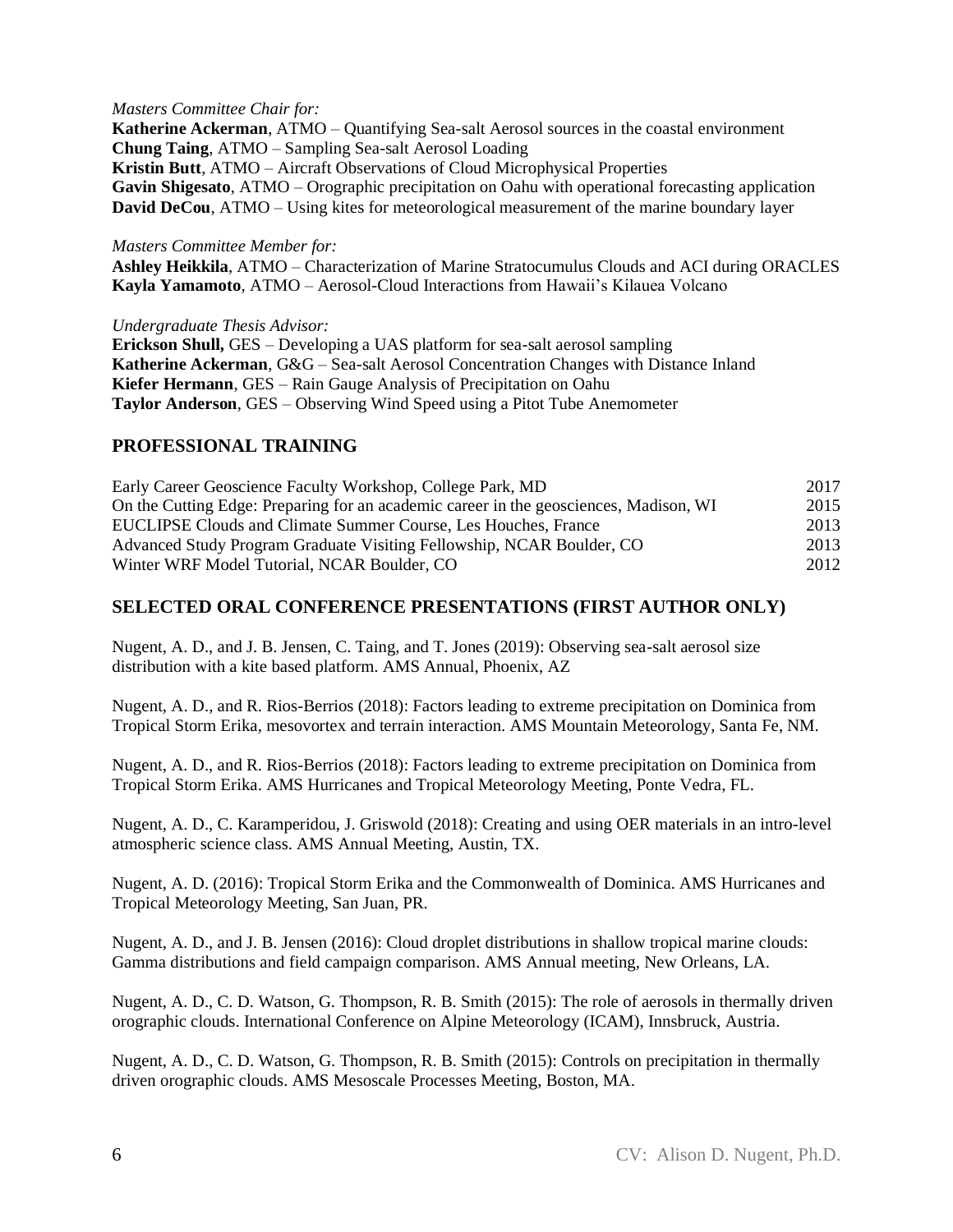Nugent, A. D., R. B. Smith, C. D. Watson (2014): Aerosols vs. dry air entrainment in thermally driven orographic clouds. AMS Mountain Meteorology Meeting, San Diego, CA.

Nugent, A. D., G. Thompson, T. Eidhammer, R. B. Smith (2013): The role of aerosols in tropical orographic convection and precipitation. AMS Mesoscale Processes Meeting, Portland, OR.

Nugent, A. D., R. B. Smith (2013): Orographic precipitation in the tropics: Experiment on Dominica, Graduate Climate Conference, Woods Hole, MA.

Nugent, A. D., R. B. Smith, J. R. Minder (2012): Orographic initiation of moist convection in the tropics (a theoretical perspective). AMS Hurricanes and Tropical Meteorology Meeting, Ponte Vedra, FL.

Nugent, A. D., R. B. Smith, J. R. Minder (2011): Triggered convection and orographic precipitation in the tropics: control parameters and predictability. AMS Mesoscale Processes Meeting, Los Angeles, CA.

Nugent, A. D., R. B. Smith, (2010): Orographic precipitation in the tropics: understanding the convective environment and rainfall statistics. AMS Mountain Meteorology Meeting, Squaw Valley, CA.

# **SELECTED POSTER CONFERENCE PRESENTATIONS (FIRST AUTHOR ONLY)**

Nugent, A. D., C. Karamperidou, and J. Griswold (2019): A new open educational resource for intro-level atmospheric science. AMS Annual, Phoenix, AZ.

Nugent, A. D., G. Shigesato, and R. Ballard (2018): Orographic precipitation on Oahu with operational forecasting application. AMS Mountain Meteorology, Santa Fe, NM.

Nugent, A. D., and D. Decou (2018): Using kites for meteorological measurement. AMS Annual Meeting, Austin, TX.

Nugent, A. D., and J. B. Jensen (2016): The remarkable condensational growth of cloud droplets grown on giant sea salt aerosols. AMS Annual meeting, New Orleans, LA

Nugent, A. D., R. B. Smith, C. D. Watson, G. Thompson (2015): Environmental vs microphysical impacts on thermally driven orographic clouds. GRC on Radiation & Climate, Lewiston, ME.

Nugent, A. D., R. B. Smith (2011): Understanding the variability of precipitation on tropical islands. Graduate Climate Conference, Woods Hole, MA.

### **STUDENT PRESENTATIONS**

Zuo, Tianqi, and A. D. Nugent (2019) Volcanic Aerosol Impacts on Big Island Precipitation Development. AMS Annual Meeting, Phoenix, AZ

Hermann, K. and A. D. Nugent (2018): Rain Gauge Analysis of Precipitation on Oahu. AMS Annual Meeting, Austin, TX.

Decou, D. and A. D. Nugent (2018): Using kites for meteorological measurement of the marine boundary layer. Asia Oceania Geoscience Society, Honolulu, HI.

Shigesato, G. and A. D. Nugent (2018): Orographic precipitation on Oahu with operational forecasting application. Asia Oceania Geoscience Society, Honolulu, HI.